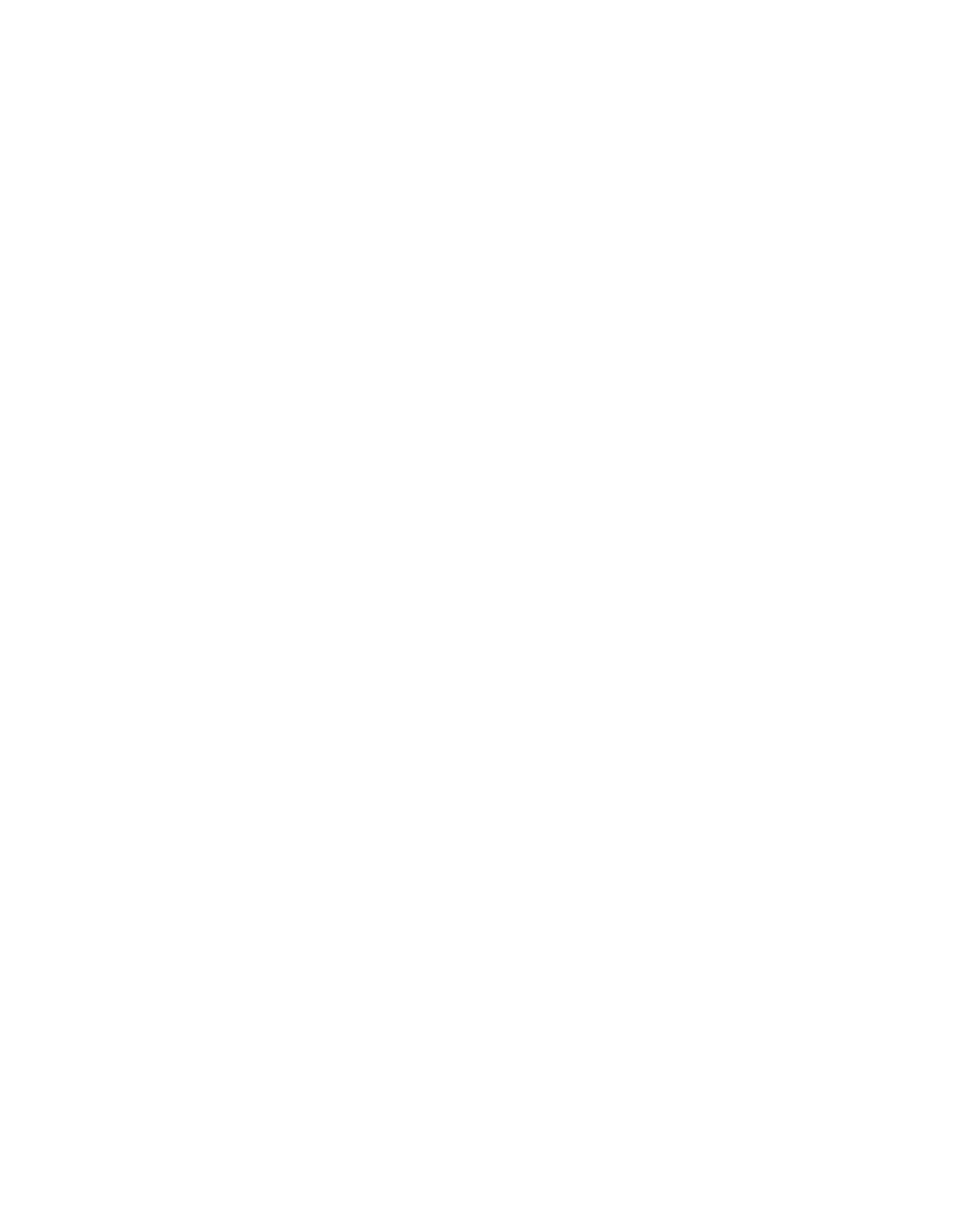|  | 2.1. |  |  |  |  |  |  |  |
|--|------|--|--|--|--|--|--|--|
|  | 2.2. |  |  |  |  |  |  |  |
|  | 2.3. |  |  |  |  |  |  |  |
|  | 2.4. |  |  |  |  |  |  |  |
|  | 2.5. |  |  |  |  |  |  |  |
|  | 2.6. |  |  |  |  |  |  |  |
|  | 2.7. |  |  |  |  |  |  |  |
|  | 2.8. |  |  |  |  |  |  |  |
|  |      |  |  |  |  |  |  |  |
|  |      |  |  |  |  |  |  |  |
|  |      |  |  |  |  |  |  |  |
|  | 5.1. |  |  |  |  |  |  |  |
|  | 5.2. |  |  |  |  |  |  |  |
|  |      |  |  |  |  |  |  |  |
|  |      |  |  |  |  |  |  |  |
|  | 7.1. |  |  |  |  |  |  |  |
|  | 7.2. |  |  |  |  |  |  |  |
|  | 7.3. |  |  |  |  |  |  |  |
|  | 7.4. |  |  |  |  |  |  |  |
|  | 7.5. |  |  |  |  |  |  |  |
|  | 7.6. |  |  |  |  |  |  |  |
|  | 7.7. |  |  |  |  |  |  |  |
|  |      |  |  |  |  |  |  |  |
|  | 8.1. |  |  |  |  |  |  |  |
|  | 8.2. |  |  |  |  |  |  |  |

### **Table of Contents**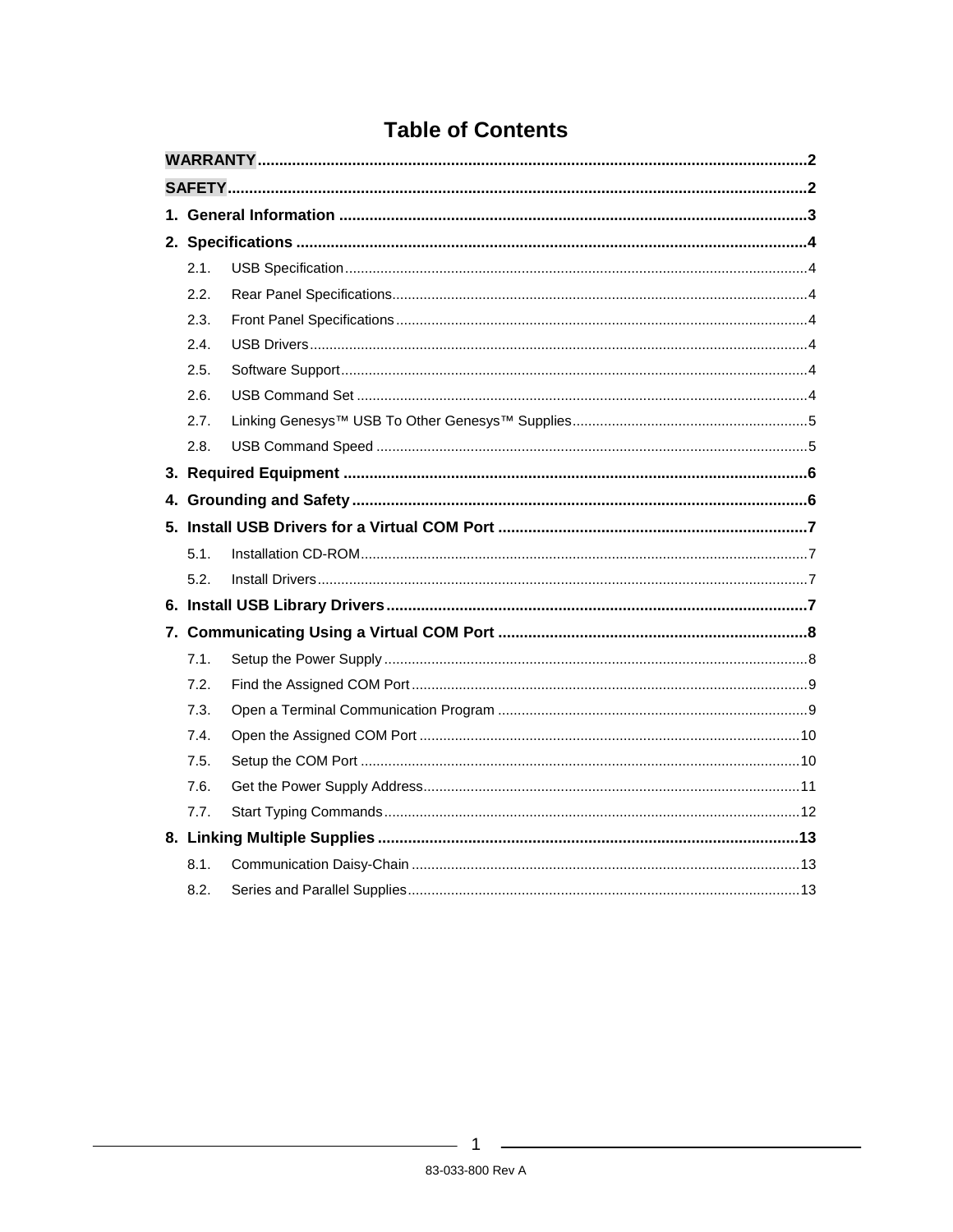### **WARRANTY**

The warranty for the power supply, as described in the Genesys™ User Manual, also applies to the USB option that is installed in the power supply.

### **SAFETY**

The safety requirements and warnings for the power supply, as described in the Genesys™ User Manual, also applies to the USB option that is installed in the power supply.

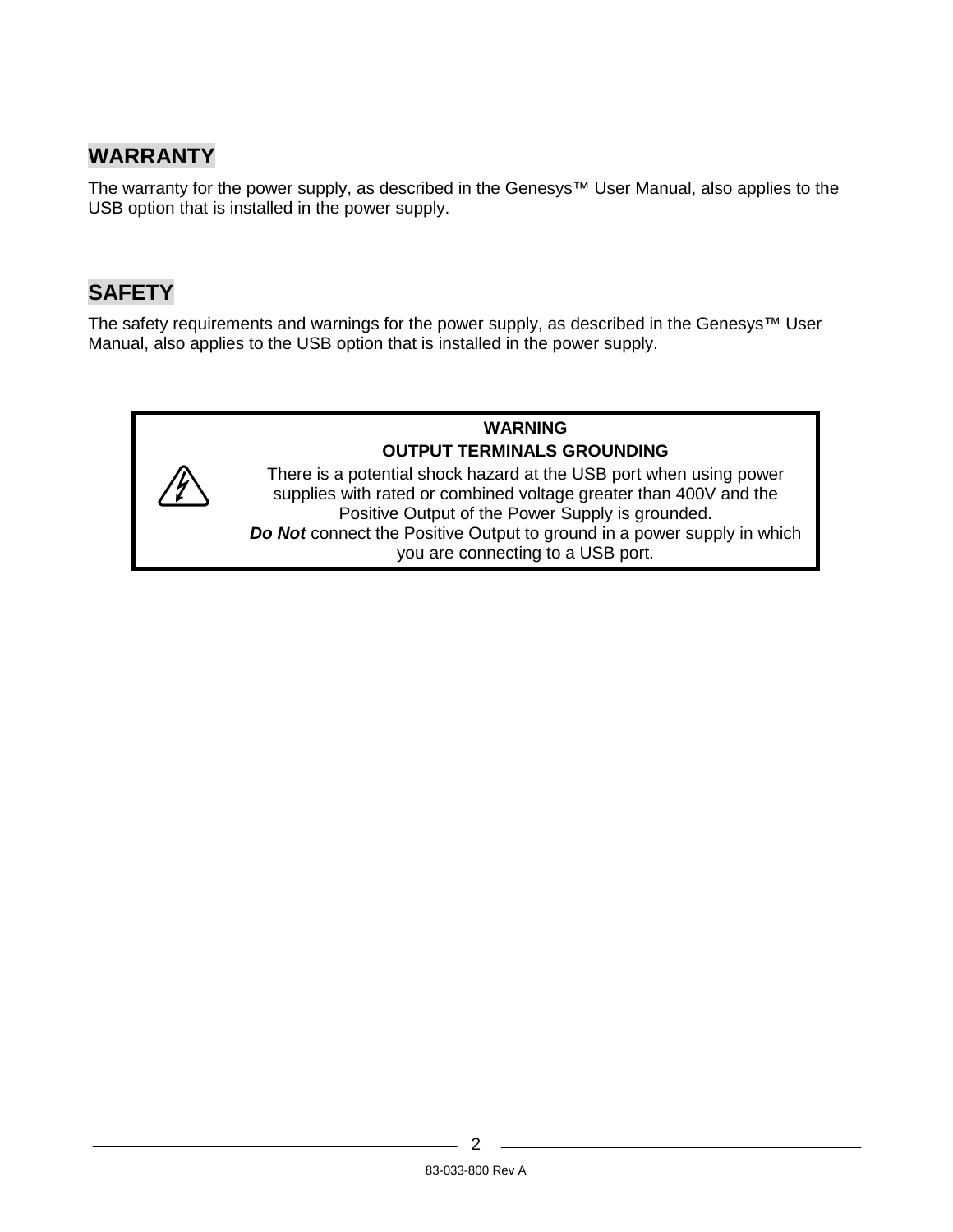### **1. General Information**

The Universal Serial Bus (USB) option for the Genesys<sup>TM</sup> series power supply allows the user to remotely program, measure and check status of the power supply. It uses a USB connection like those commonly used to connect computers to many types of equipment.

Communication is achieved by installing USB drivers and making the USB connection to the power supply. There are two types of USB drivers available:

- A). Drivers that will make the USB connection appear as a new serial port in your computer.
- B). Library files to allow a program to directly connect to the USB without creating a new serial port.

The USB command set, capabilities and speeds are identical to the RS-232/485 command set. This is described in detail in the User Manual for the Genesys™ product line.

Although communicating through the USB can be as simple as typing commands into a terminal program (example: Windows HyperTerminal), TDK-Lambda also provides a variety of drivers, example programs and support for the USB.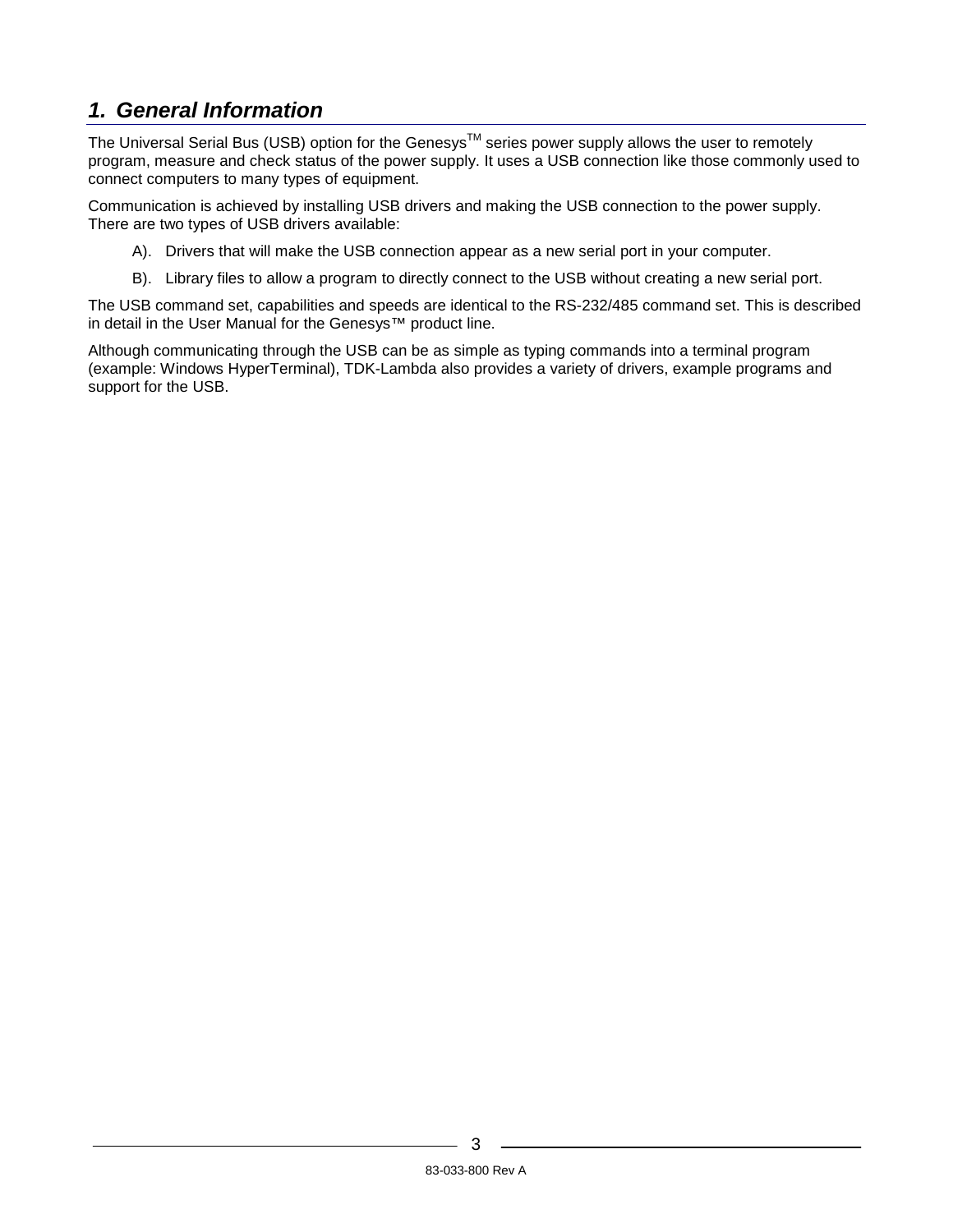### **2. Specifications**

### **2.1. USB Specification**

- USB 2.0 compliant.
- Bus powered: requires +5V DC power from the driving port.
- Maximum USB cable length: 16 feet (from USB 2.0 spec).
- USB signal and shield grounded to power supply chassis.

### **2.2. Rear Panel Specifications**

- "B" Type USB socket, four pins.
- DIP switch to enable or disable the USB port.
- Enable USB. Also disables RS-232 and RS-485 IN.
- Disable USB. Allows RS-232 and RS-485 with daisy chaining.
- All other rear panel features are the same as the standard Genesys™ power supply.

### **2.3. Front Panel Specifications**

- On power-up, when USB is enabled, front panel shows "USb" for three seconds.
- Settable serial address (0 to 30) for daisy-chaining many supplies to one USB port.
- All other front panel features are the same as the standard Genesys™ power supply.

### **2.4. USB Drivers**

- Most common drivers available on the Genesys™ Driver CD-ROM.
- Additional drivers available for download from http://www.ftdichip.com.
- Support for a variety of operating systems: Windows, Mac OS, Linux and Windows CE.

### **2.5. Software Support**

- The USB power supply may be installed as a Virtual COM port (VCP). This allows the USB supply to appear as an additional COM port (i.e. RS-232 port) available to the PC. Application software can access the USB supply in the same way as it would access a standard COM port.
- There is full support for COM ports including:
- You may send commands with programs such as HyperTerminal.
- Any programming language may use the native operating system drivers for the COM port.
- TDK-Lambda has Test and Measurement drivers including IVI-COM, IVI-C and native LabView.
- There is a USB driver library (DLL) called D2XX drivers. These allow your application program can make direct communication to the Genesys™ USB without creating a virtual COM port.
- There is support for the USB D2XX driver library including:
- The library drivers are available on the Genesys™ Driver CD-ROM.
- Library compatible with Windows, Mac OS and Linux.
- See http://www.ftdichip.com for additional support.

### **2.6. USB Command Set**

- Uses serial command set with abbreviated commands. For example, send "PV" to program the voltage.
- Uses same commands as the standard Genesys™ power supply for RS-232/485.
- Commands are not SCPI compliant.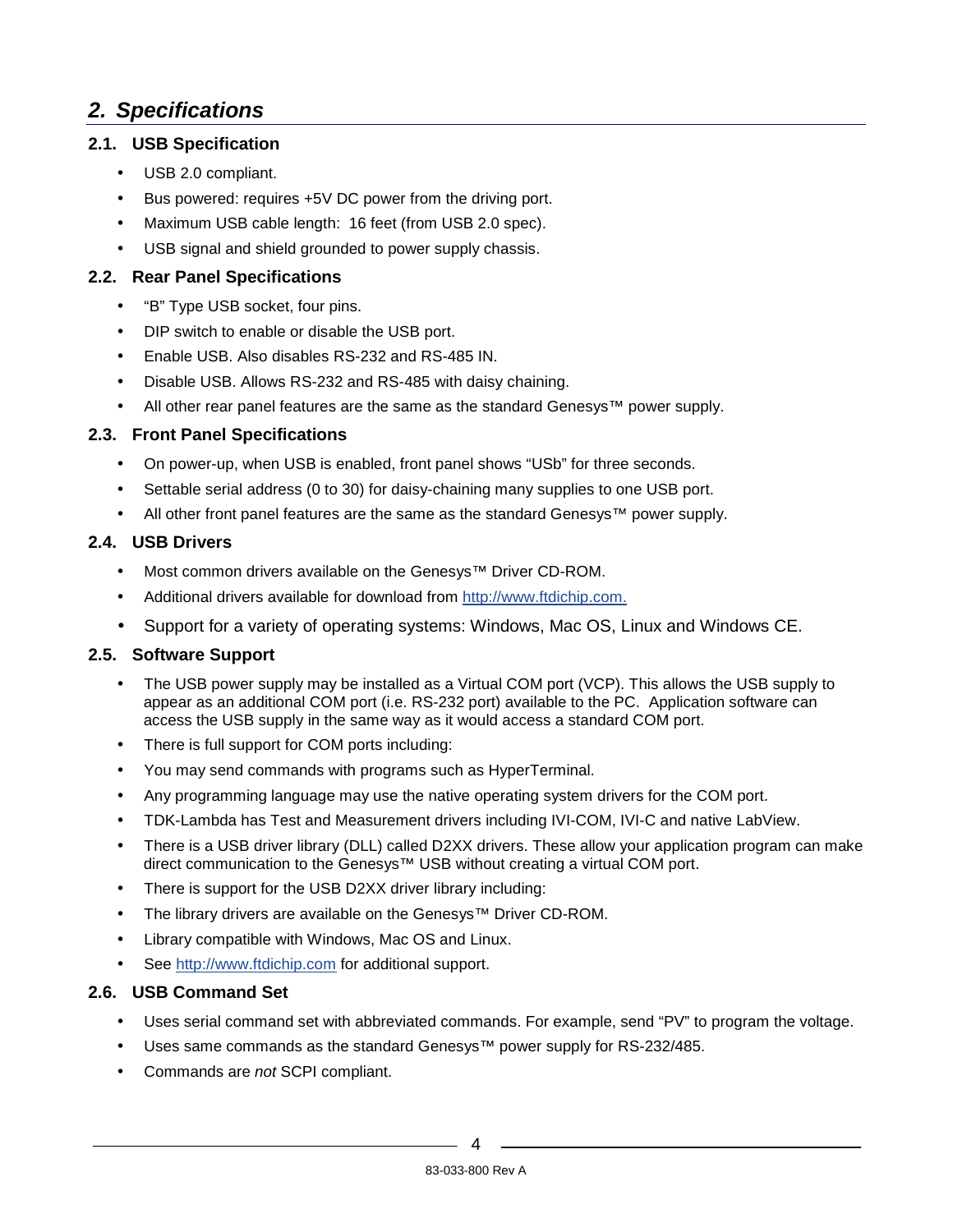### **2.7. Linking Genesys™ USB To Other Genesys™ Supplies**

- Up to 30 supplies may be linked from one USB 'master' to RS-485 'slaves'.
- The RS-485 'slaves' may be standard Genesys™. No extra cost for linking.
- The USB option *cannot* be combined with the IEMD, LAN or Isolated Analog options.
- The USB allows combining power supply outputs in series and parallel.

#### **2.8. USB Command Speed**

- USB command speed is the same as the Genesys™ RS-232/485 speed
- Average about 40 milliseconds per command (about 25 commands per second).
- Most commands take 33 mSec. A very few take up to 80 mSec.



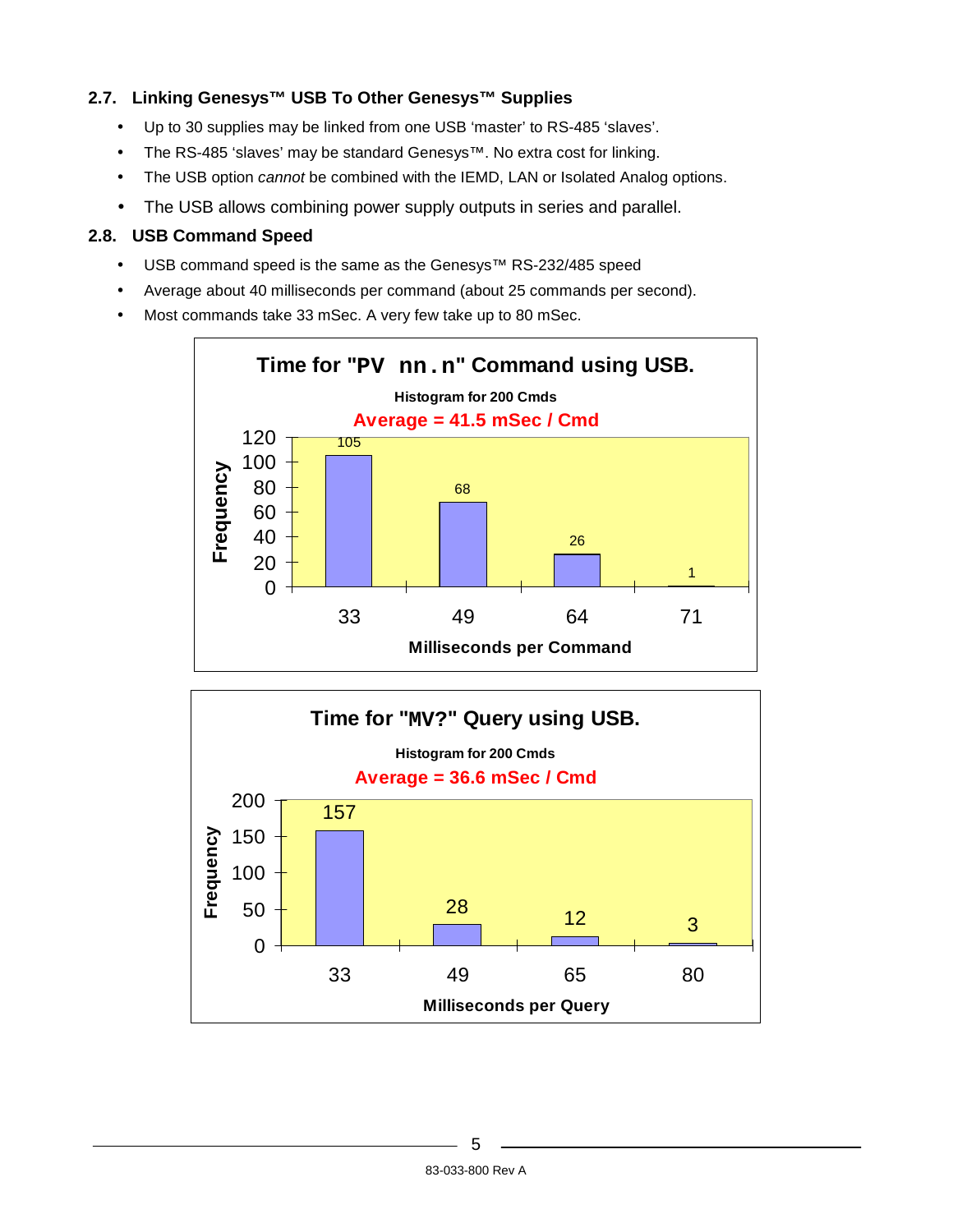### **3. Required Equipment**

To remotely control a Genesys™ power supply through the USB, the following items are required:

- a. Computer with USB port, or a USB hub to expand the number of ports.
- b. Genesys™ power supply with the USB interface option.
- c. Driver disk from the power supply shipping container.
- d. AC power cord as required by the power supply.
- e. A USB cable, Type "A" plug to type "B" plug

#### **NOTE**

The **USB cable is not provided** with the power supply shipping kit.

### **4. Grounding and Safety**

Special consideration must be given to your USB connection to make sure the grounding scheme is understood and to ensure no ground offsets or hazardous voltages can cause damage to the port.

#### **The USB Shield:**

The shield is connected to the power supply chassis.

#### **The USB Signals:**

For the GENH, GEN 1U and GEN 2U power supplies: the USB signal lines are connected Safety Extra Low Voltage (SELV) ground. This is isolated from the chassis and the outputs, but the ground is tied to the J1 analog connector on the pins 1 and 14 side.

For the GEN 3U (10 KW and higher): the USB signal lines are connected to chassis ground.

In power applications where high currents are switched suddenly, ground offsets can occur that could damage the USB circuits in the controller or the power supply.



### **CAUTION**

Where high voltages or currents are being used, it is strongly recommended to install an electrical isolator device into the USB line.

### **WARNING OUTPUT TERMINALS GROUNDING**

There is a potential shock hazard at the USB port when using power supplies with rated or combined voltage greater than 400V and the Positive Output of the Power Supply is grounded. **Do Not** connect the Positive Output to ground in a power supply in which you are connecting to a USB port.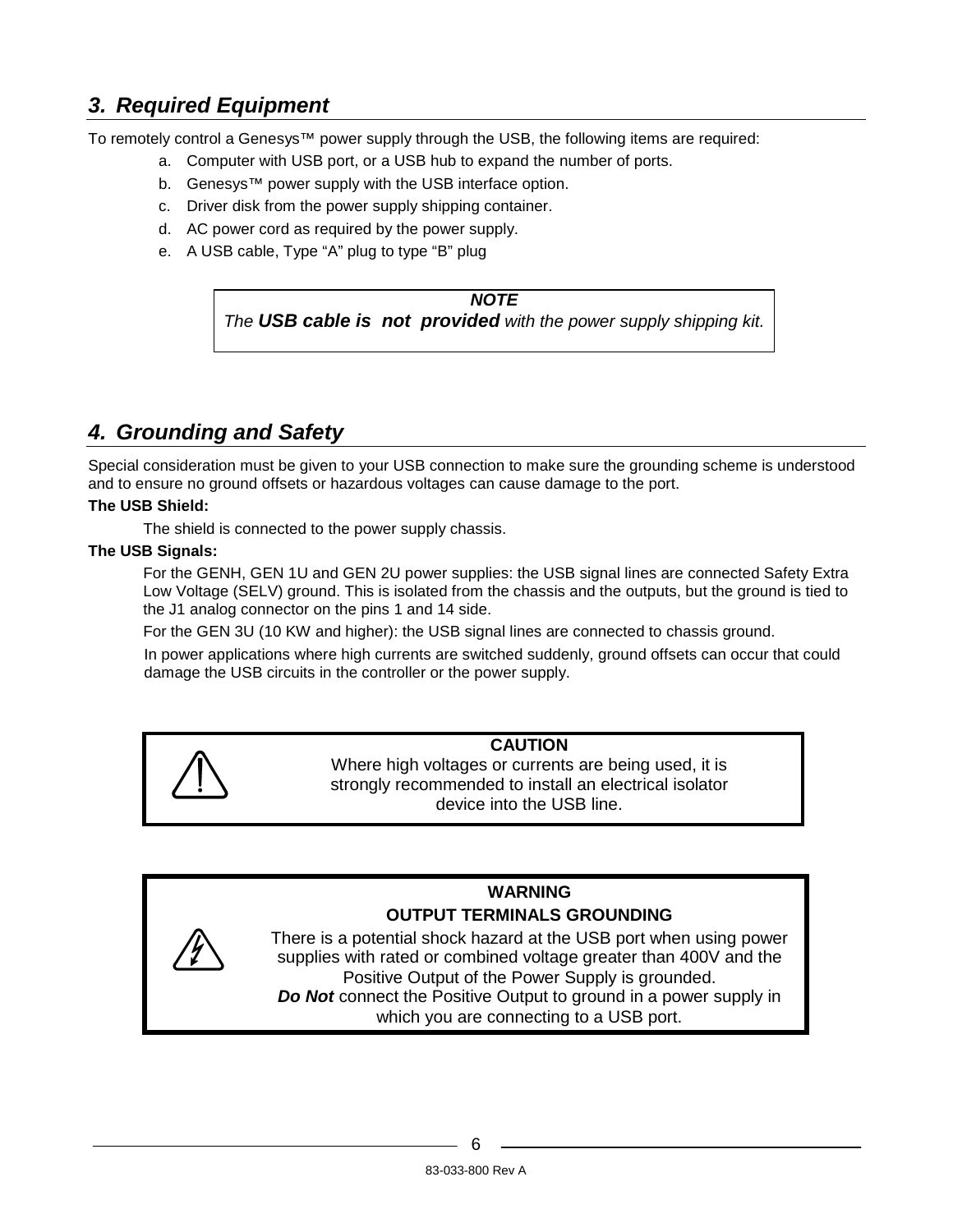### **5. Install USB Drivers for a Virtual COM Port**

To control your Genesys™ power supply through the USB port, it is a simple solution to install it as a Virtual COM Port (VCP). This gives you the same utilities, libraries and support as is given to your computer's legacy serial port (i.e. RS-232 port).

For a Windows operating system, CDM20600.exe is an installation package which is referred to as a Combined Driver Model (CDM). It installs the Virtual COM Port (VCP) drivers along with the driver library (D2XX ).

### **5.1. Installation CD-ROM**

When you insert the Genesys™ USB Driver Disk into your computer's drive, it should auto-run and display a document with information on the available drivers and installation guides.

> If the CD-ROM auto-run does not launch, then double-click "Index\_00.htm" on the disk to launch your web browser.

You may read the installation guides by navigating to the "\USB Driver Installation Guides\..." folder and opening the PDF guides. Adobe Acrobat Reader is required.

It is recommended to browse the Driver Installation Guides folder on the CD-ROM.

#### **5.2. Install Drivers**

The USB drivers may be installed before connecting the Genesys™ USB power supply, or you may connect the power supply first and have the computer prompt you to search for and install the drivers.

#### **5.2.1. If you Install Software First**

For a Windows system, it is recommended run the  $CDM20600$ . exe program to install driver revision 2.06.00.

#### **5.2.2. If you Connect Genesys™ with USB First**

Before powering up the Genesys™ supply, enable the USB port by moving the rear-panel switch to DOWN, as shown below in section TBD.

For some operating systems, a "Found new hardware" wizard will pop up when the Genesys™ USB is connected and detected. When it appears, have the wizard search the CD-ROM for the appropriate folder that has the driver files.

An example folder may be:  $E:\USB$  Drivers\Driver - MS Windows Certified\...

For a Windows system, the installation wizard will run twice: once to install the USB link and once to install the virtual comm port (VCP).

### **6. Install USB Library Drivers**

If you are writing your own application program to control the Genesys™ power supply through the USB port, you will need to include the D2XX libraries.

These library function calls are documented in CD-ROM: USB D2XX Programmer's Guide.pdf

Additional programming support may be found on the FTDI website:

http://www.ftdichip.com/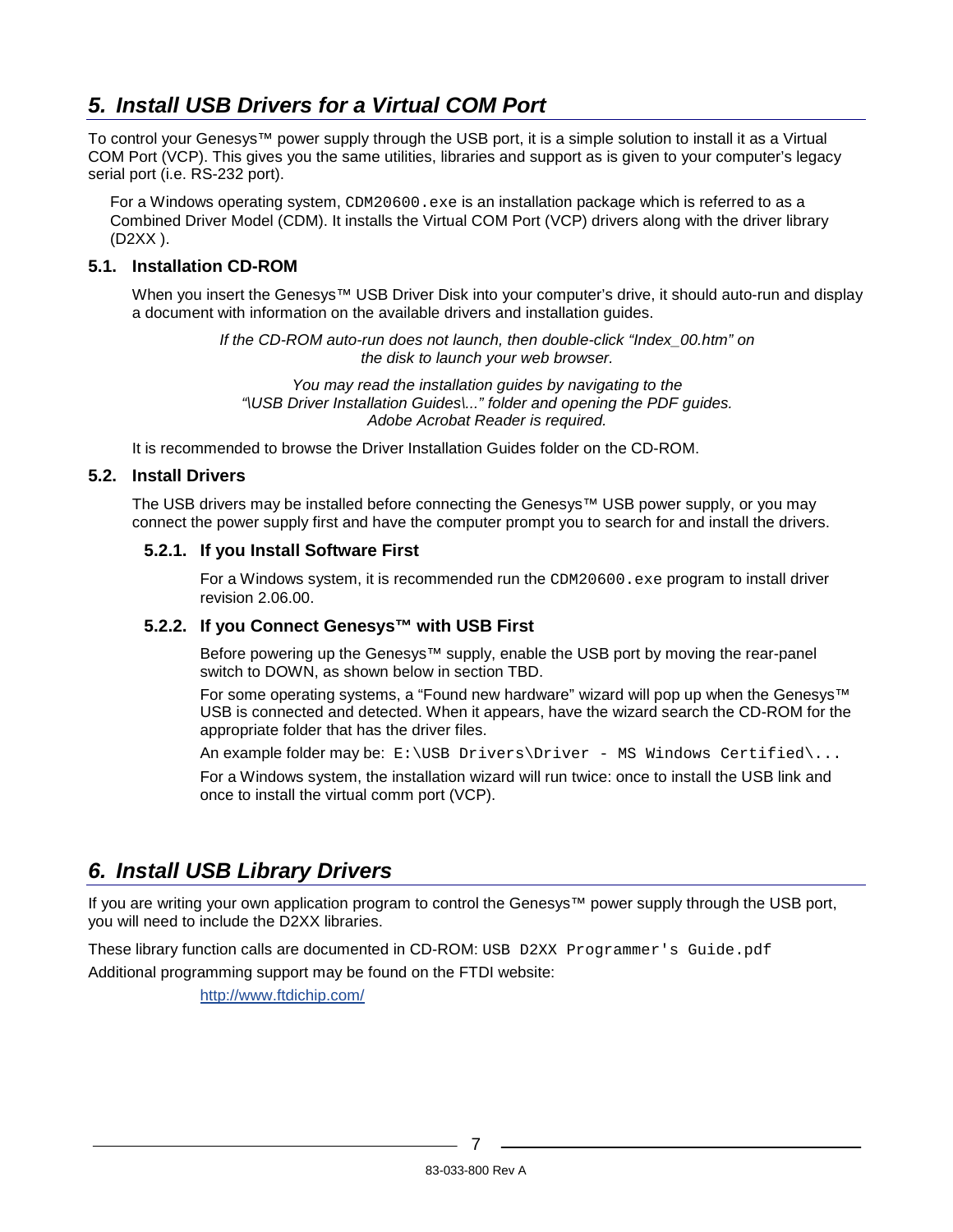### **7. Communicating Using a Virtual COM Port**

A quick test for the Genesys™ USB connection is to use a serial port communication program.

The below example is specific to the Windows operating system. Customers with other O.S. can find equivalent methods.

### **7.1. Setup the Power Supply**

a. Before turning the Genesys™ AC power on, set the rear panel 2-pole switch to enable the USB. It is sufficient to slide either of the two poles to DOWN.



**Figure 1. Rear Panel USB Features** 

- b. Switch ON the Genesys™ AC power.
- c. See the front panel display show "USB" for three seconds.

If "USB" does not show on the front panel, check the rear panel USB Enable switch (shown above)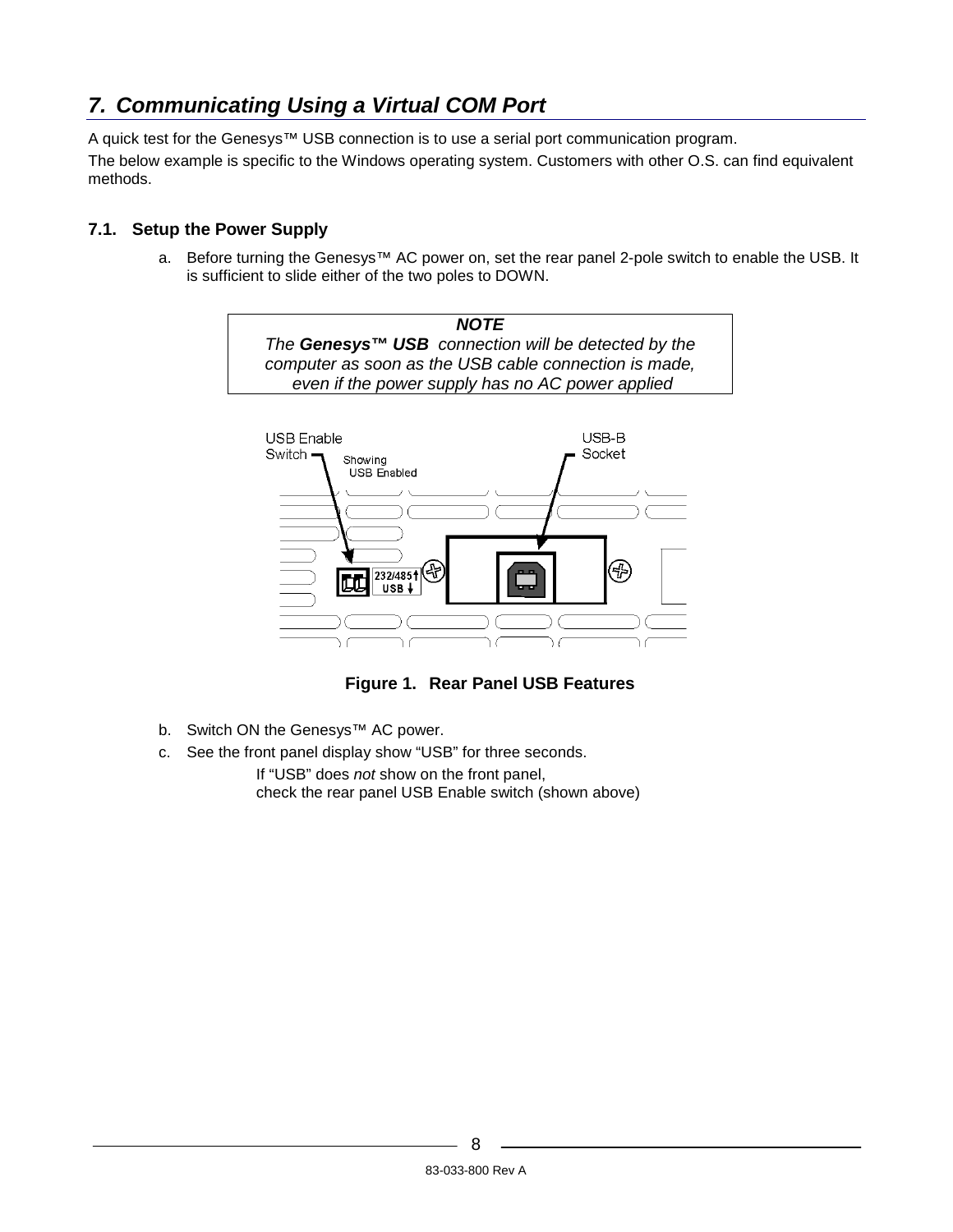### **7.2. Find the Assigned COM Port**

When the Genesys<sup>™</sup> USB power supply drivers are installed and the device is detected, the drivers dynamically assign a COM port to the connection. Since your computer may have a number of serial ports, finding the one assigned to the Genesys™ USB can be a challenge.

For Windows XP, right-click My Computer and select Properties. Open the Hardware  $\rightarrow$  Device Manager:



The following picture shows that the Genesys<sup>™</sup> USB has been installed as COM4.



### **7.3. Open a Terminal Communication Program**

There are a variety of terminal communication utilities which sends your typed characters down the USB cable and displays any characters sent back.

Up through Windows XP, the *HyperTerminal* program was installed with the operating system. The following pictures are taken from it.

If you have any other operating system, or if you want an alternative to HyperTerminal, a web search will find many alternative programs.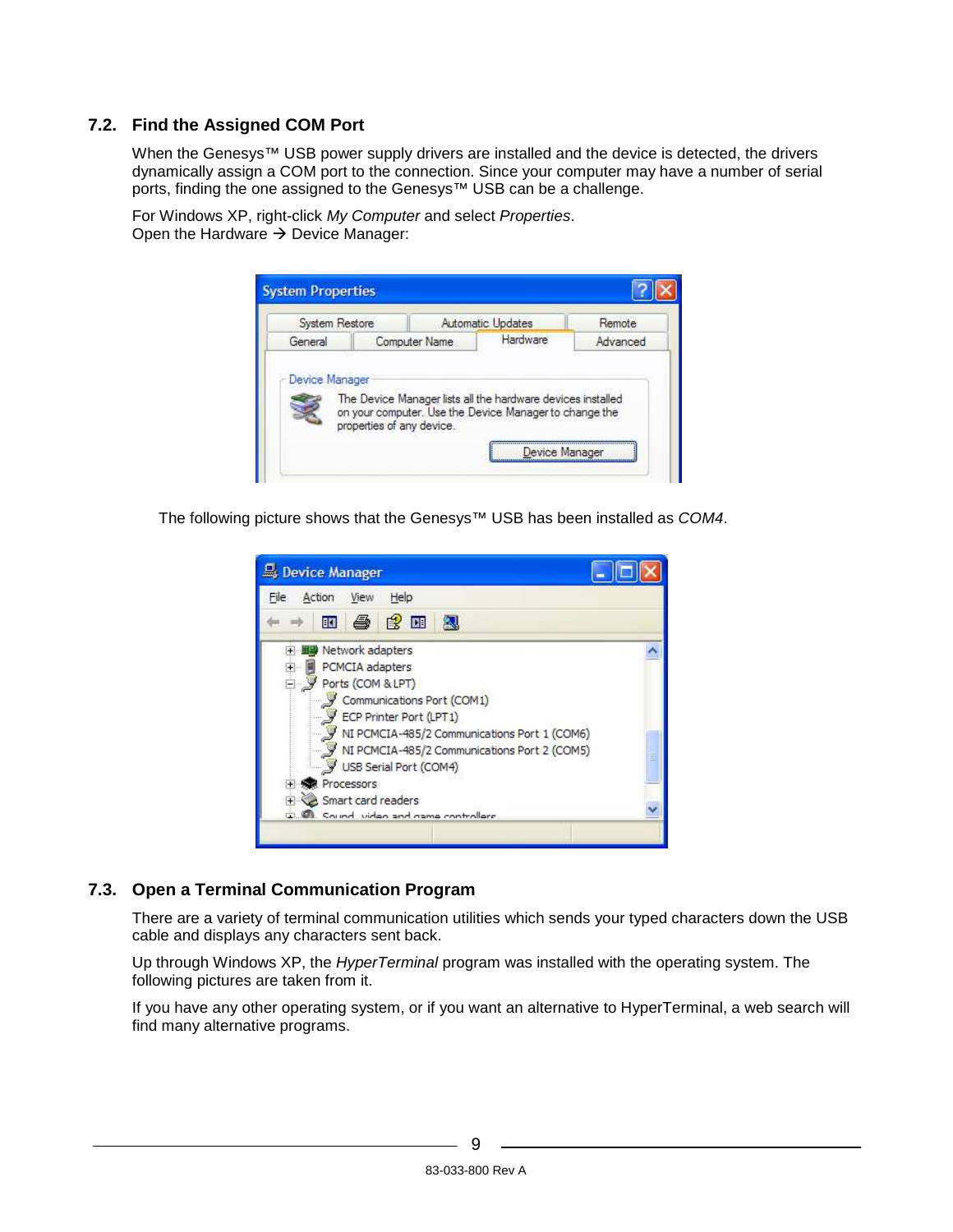### **7.4. Open the Assigned COM Port**

In your terminal communication, select the COM port that was assigned to the Genesys™ USB:

|     | <b>C</b> GEN_USB - HyperTerminal                                                                       |  |
|-----|--------------------------------------------------------------------------------------------------------|--|
|     | File Edit View Call Transfer Help                                                                      |  |
| ہ ت | <b>Connect To</b>                                                                                      |  |
|     | GEN_USB                                                                                                |  |
|     | Enter details for the phone number that you want to dial:                                              |  |
|     | United States (1)<br>Country/region:                                                                   |  |
|     | 732<br>Area code:                                                                                      |  |
|     | Phone number:                                                                                          |  |
|     | Connect using:<br>COM <sub>6</sub><br>Conexant HDA D110 MDC V.92 Moder<br>COM3<br>COM1<br>COM6<br>COM5 |  |
|     | COM4<br>CP/IP (Winsock)                                                                                |  |

### **7.5. Setup the COM Port**

The following pictures show how the HyperTerminal program is setup. Any other communication program must use similar settings.

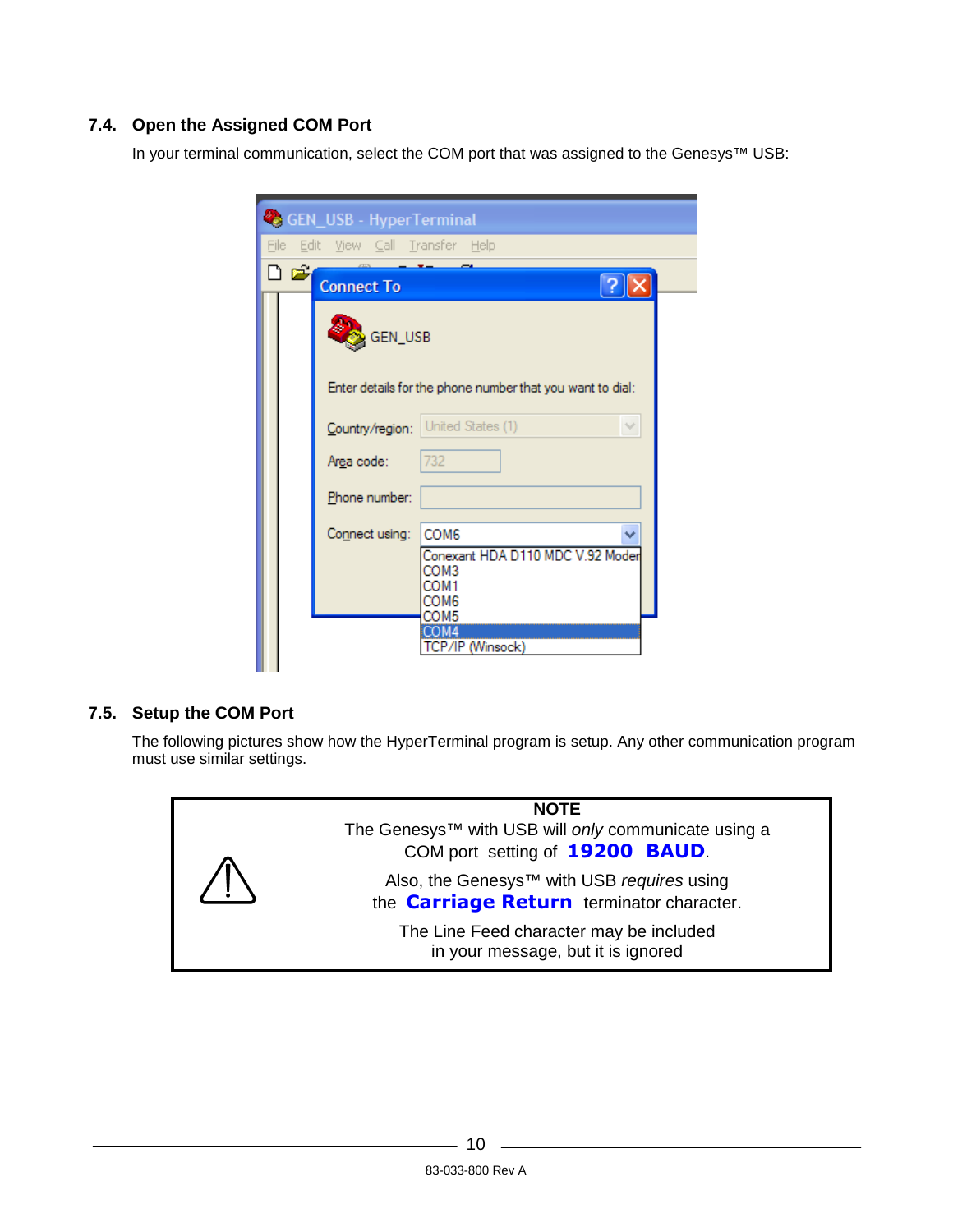#### Setup controller COM Port:

| <b>ASCII Setup</b>                                                                                                                                                                                                                                                                                                                                                            |
|-------------------------------------------------------------------------------------------------------------------------------------------------------------------------------------------------------------------------------------------------------------------------------------------------------------------------------------------------------------------------------|
| <b>ASCII Sending</b><br>$\triangledown$ Send line ends with line feeds<br>$\vee$ Echo typed characters locally<br>Line delay: $ 0 $<br>milliseconds.<br>Character delay: 0<br>milliseconds.<br><b>ASCII Receiving</b><br>$\vee$ Append line feeds to incoming line ends<br>Force incoming data to 7-bit ASCII<br>$\vee$ Wrap lines that exceed terminal width<br>ок<br>Cancel |
|                                                                                                                                                                                                                                                                                                                                                                               |

#### **7.6. Get the Power Supply Address**

Every Genesys™ power supply has a serial COMM port address which is a number from 0 to 30. In order to open communication to a power supply, the addressing command "ADDR nn" must be sent.

To see your power supply's serial address, go to the front panel of the supply and:

A. If the "REM/LOC" LED is illuminated, briefly press and release the REM/LOC button to put the supply into Local mode.

> If the button does not respond, the supply has been set to Local Lockout. In this case, cycle the AC power and try again.

- B. **Press and hold the REM/LOC button** for three seconds. See the front panel shows the serial address and "USb".
- C. Remember this address for the next step. In this picture, the address is 6 (the factory default).

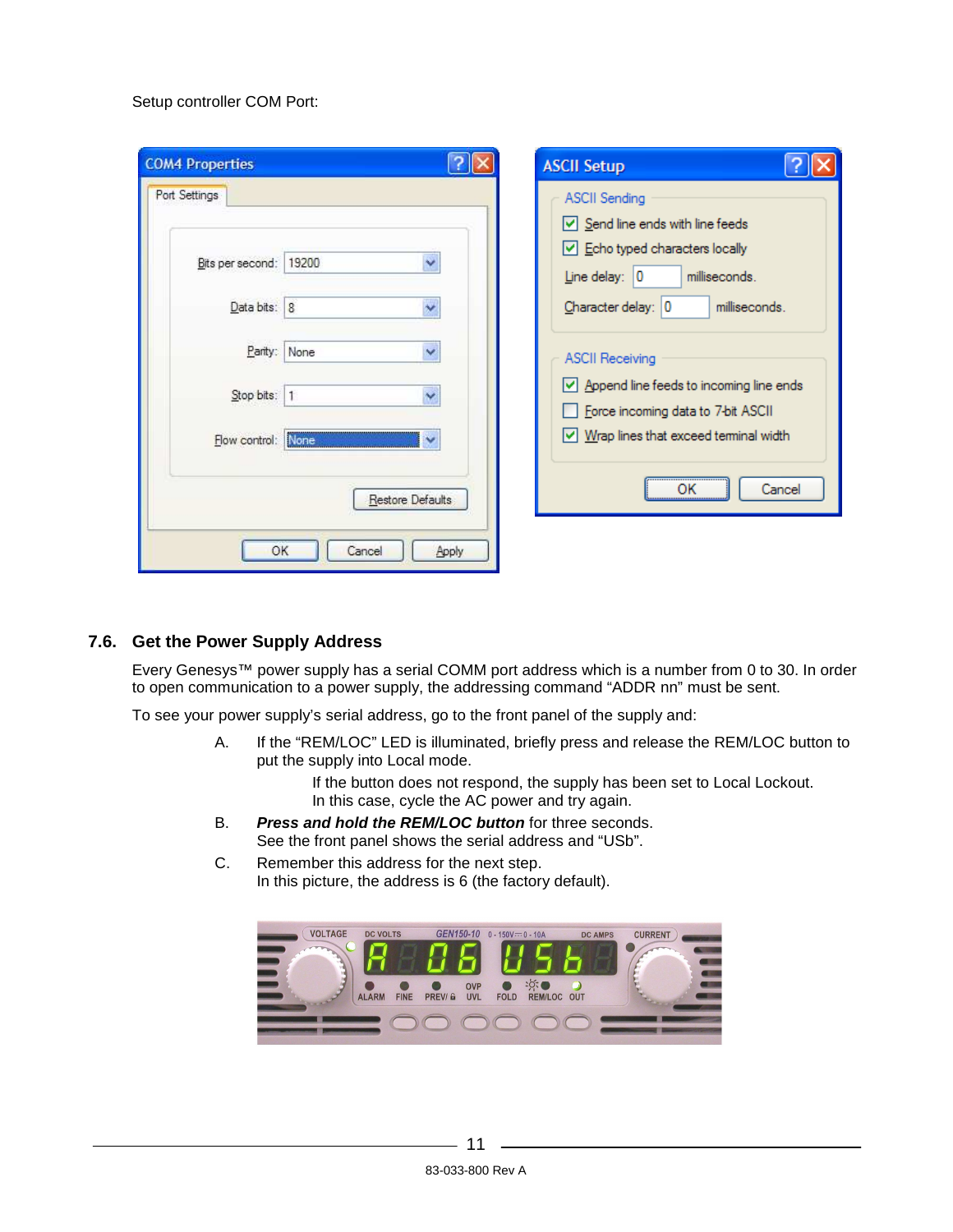### **7.7. Start Typing Commands**

When the USB connection is made, the communication program is set up, and the power supply address is known, then you may begin typing commands to the power supply and reading the responses.

The command set is described in detail in the Genesys™ User Manual.

A sample remote programming session is shown below. The power supply is set to deliver up to 5.0 volts and 100 amps. It has measured the actual output to be 5.0015 volts. No fault conditions are reported.

| <b>GEN_USB - HyperTerminal</b>                                                            |             |             |               |      |  |  |  |  |  |
|-------------------------------------------------------------------------------------------|-------------|-------------|---------------|------|--|--|--|--|--|
| File Edit View Call Transfer Help                                                         |             |             |               |      |  |  |  |  |  |
| <b>De #3 Db #</b>                                                                         |             |             |               |      |  |  |  |  |  |
| ADR 6                                                                                     |             |             |               |      |  |  |  |  |  |
| 0K<br>IDN?<br>LAMBDA, GEN8-300-USB<br>PV 5.0<br>0K<br>PC 100<br>0K<br>OUT ON<br>0K<br>MV? |             |             |               |      |  |  |  |  |  |
| 5.0014<br>FLT?<br>00<br>Ш                                                                 |             |             |               | ≯    |  |  |  |  |  |
| Connected 0:03:35                                                                         | Auto detect | 19200 8-N-1 | <b>SCROLL</b> | CAPS |  |  |  |  |  |

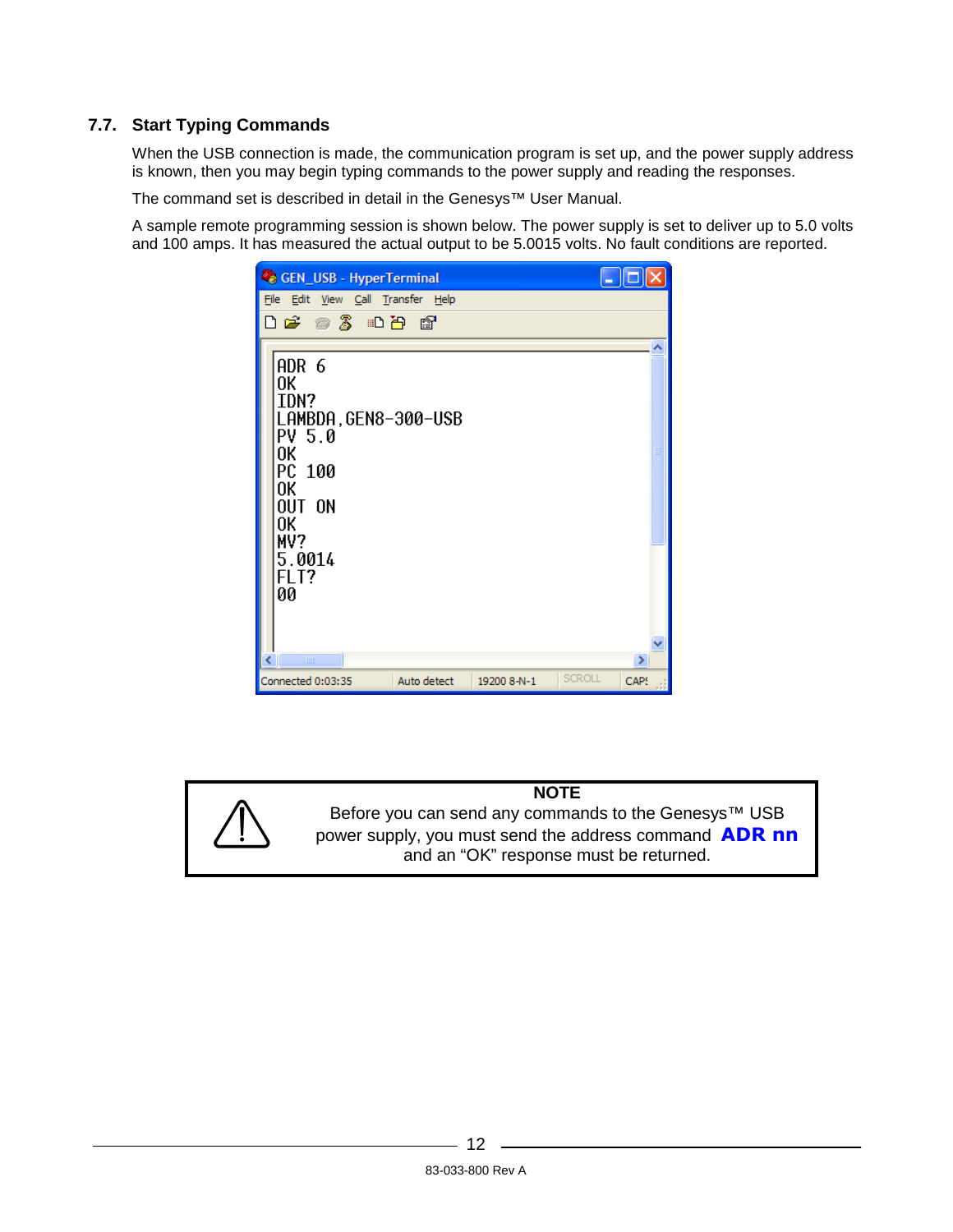### **8. Linking Multiple Supplies**

Using one Genesys™ with USB, you can control more than one Genesys™ power supply. The connection between the supplies can be just to share a communication port, and/or you can connect the outputs for series or parallel supplies.

#### **8.1. Communication Daisy-Chain**

One Genesys™ with USB can be used to control a whole chain of supplies by using the J3-IN and J3-OUT connectors with RS-485 linking cables.

Each power supply must be set with a different serial address. Communication to each supply is done by sending the addressing command "ADR nn" to select a power supply at address "nn".



#### **To Set the Serial Address:**

**For the USB Master:** view the serial setting as shown in section 7.6. Rotate the voltage encoder to set any address 0 to 30. Wait a few seconds for the address display to clear and update the new setting.

**For the Slaves:** view the serial setting similar to section 7.6. Rotate the voltage encoder to set any address 0 to 30. ALSO verify the current display is set to "19.2" for 19200 Baud. Rotate the current encoder to change it. Wait a few seconds for the display to clear and update the new setting.

Refer to the Genesys™ User Manual for more information on the link cable, selecting RS-485 and setting the address and Baud rate.

### **8.2. Series and Parallel Supplies**

You may connect the outputs of Genesys<sup>™</sup> power supplies together to produce:

- -Voltages greater than any one supply rating (series connection).
- -Plus and minus polarity (series connection).
- -More current than any one supply rating (parallel connection).

With any of these output configurations, you can have USB communication to all the supplies by using a communication daisy-chain as described above.

With any of these output configurations, you can use the features of an analog control chain, a shut-off daisy-chain or Advanced Parallel.

Refer to the Genesys™ User Manual for more information on series and parallel supplies and their features and warnings.